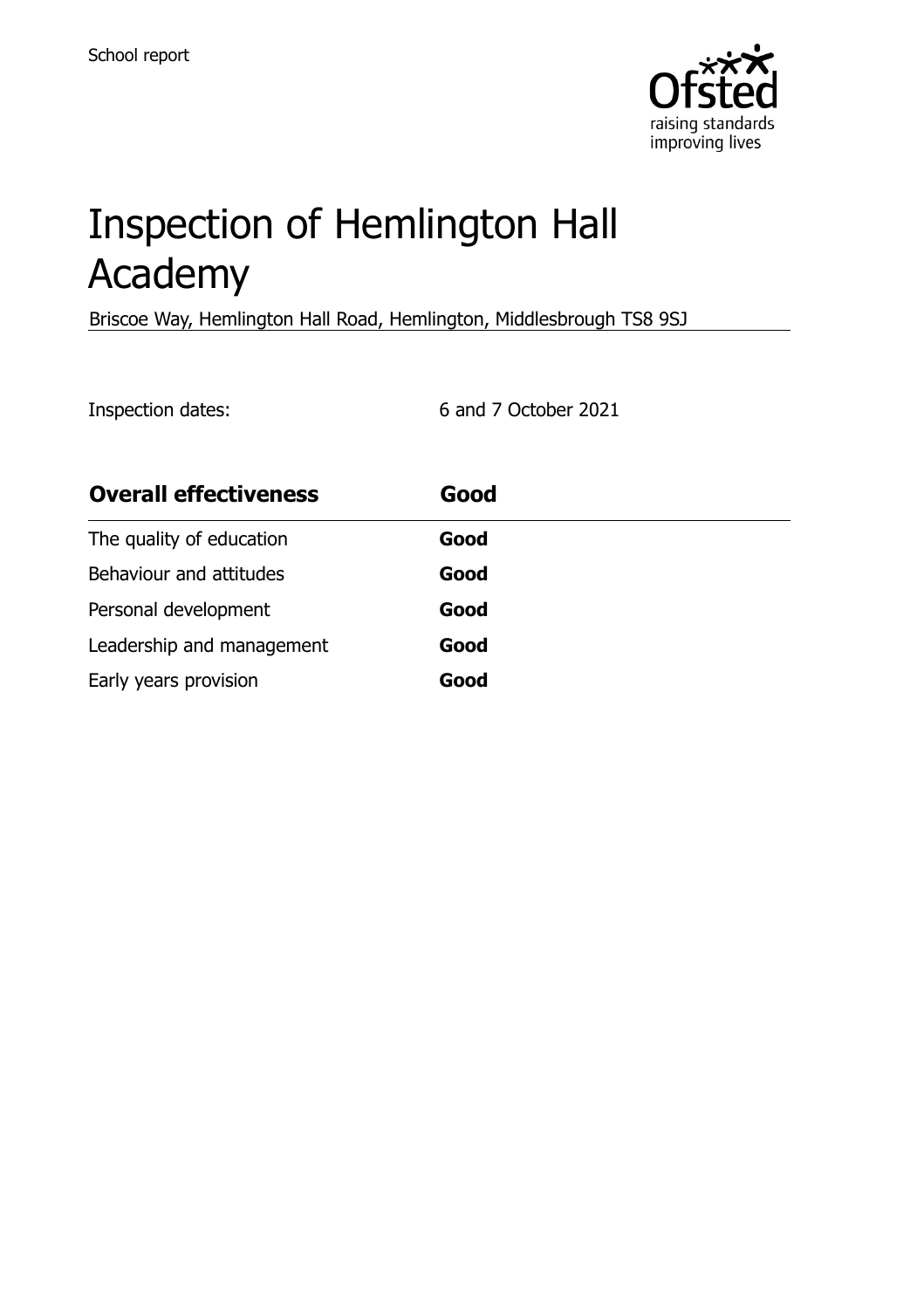

# **What is it like to attend this school?**

Leaders, at all levels, have ensured that pupils have access to a quality curriculum. Teachers have high expectations. Pupils are attentive in lessons and have positive attitudes to learning. They are polite and well mannered. The school environment is calm, welcoming and orderly. Pupils say that they feel safe and behaviour is good. Relationships between pupils and staff are warm and caring. Pupils know that they can trust staff to listen and help them.

Pupils know how to keep themselves mentally and physically healthy. They particularly enjoy talking about the oral health programme run by the dental service. Pupils recall attending an outdoor adventure centre and speak about how it improved their self-esteem and confidence. A limited range of after school clubs are currently on offer. Pupils would like a return to the wider range of clubs they had before the pandemic.

This is an inclusive school. Pupils with special educational needs and/or disabilities (SEND), who attend one of the designated bases, feel part of the school. Leaders strive to ensure these pupils receive a curriculum matched to their learning needs.

Staff are positive about working at the school. They are proud to be part of the Hemlington Hall team.

#### **What does the school do well and what does it need to do better?**

Leaders have ensured that the school has a strong and sequenced curriculum. It teaches pupils what they need to know and in the right order. For example, pupils learn how to gather data and make graphs in maths before they need to do it as part of a science investigation.

Leaders have shaped the curriculum to meet the needs of the school community. For example, in history, teachers link a significant person from their area to each unit. This inspires pupils and raises aspirations.

Curriculum leaders are experts in their subject. They have received extensive training to ensure their curriculum area is well planned and builds on what pupils know year on year. They are passionate about making sure that all pupils have the skills and key knowledge to succeed. This means that pupils remember more over time. For example, in science, facts were recapped at the start of the lesson so pupils could confidently use key vocabulary in the next task. The school has introduced a new tracking system designed to reduce staff workload.

Hemlington Hall Academy describes itself as a 'reading school'. Leaders have prioritised the teaching of phonics and early reading. Pupils in key stage 1 have two phonics sessions a day. This ensures that they are remembering the new sounds they are learning. Pupils identified as needing more support receive daily one-to-one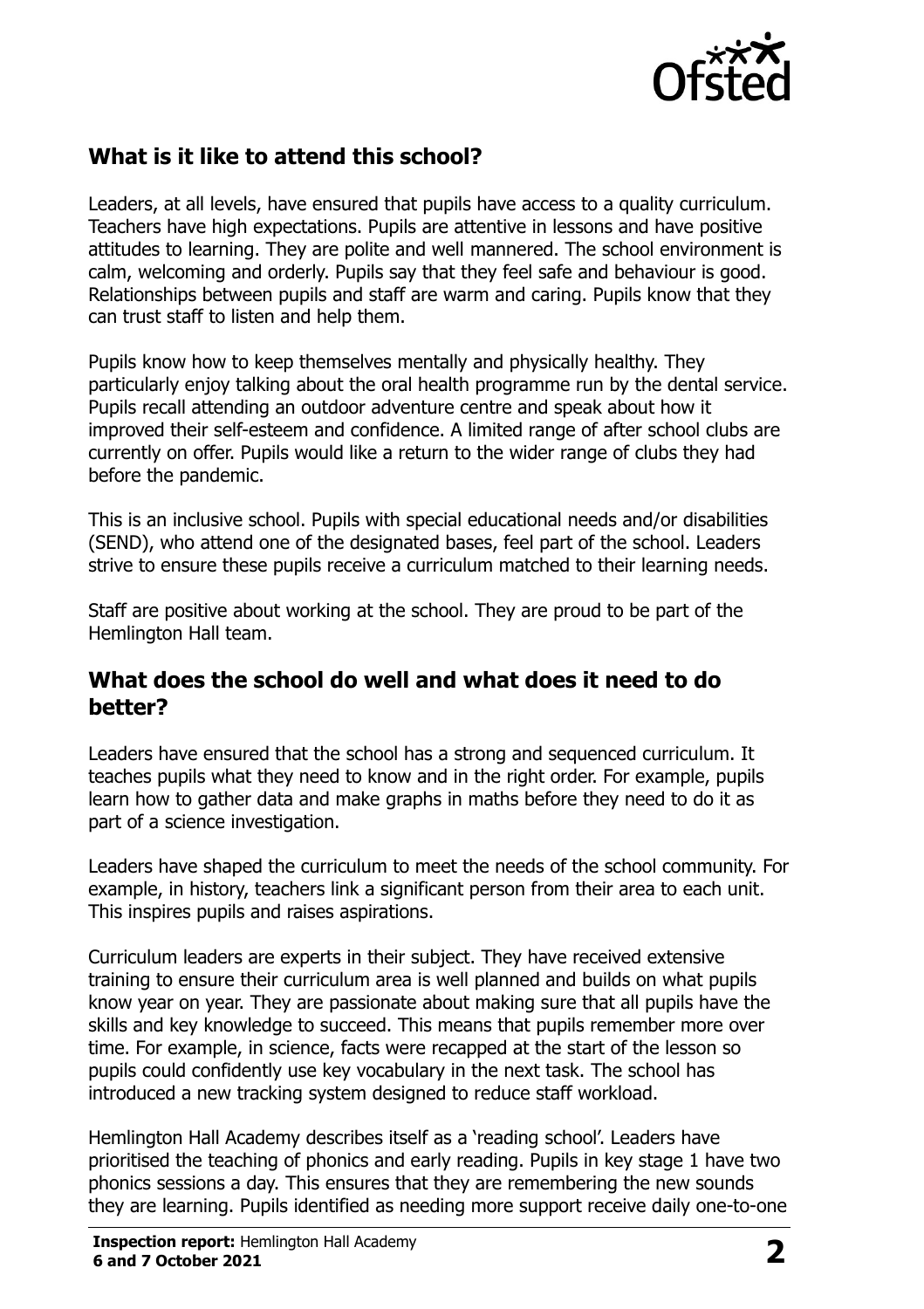

sessions so they can catch up quickly. Staff are consistent in their approach to supporting pupils read, and they always focus on phonics. Therefore, pupils are confident in practising blending sounds together.

Pupils with SEND who attended the base receive personalised provision, very much tailored to meet their needs. Clear and consistent routines support pupils to engage with their learning. The special educational needs and/or disabilities coordinators are knowledgeable, well trained and dedicated to ensuring equality and inclusion for all pupils. Pupils with SEND who do not attend the base have support plans. These outline the actions pupils need to take to achieve their personal targets. However, there is lack of consistency across the classes in how staff are ensuring pupils practise and get additional support to work on their targets.

The early years staff are impressive. They have a comprehensive understanding of how young children learn. They skilfully and proactively develop children's language throughout Nursery and Reception. Children enjoy an ambitious early years curriculum that is carefully sequenced to build on what they already know. Children access a vibrant, welcoming and engaging indoor and outdoor environment where expectations are high. Parents are actively involved in their children's learning through an online platform.

Teachers in the early stages of their careers say they feel supported to fulfil their roles. They receive a thorough induction process and are supported and nurtured by more experienced staff.

Governors are well informed about the school's strengths and areas for development. The trust heavily supported the school when it joined in 2017. Staff attend curriculum network meetings to share good practice. Leaders have also accessed support for teaching phonics from local English Hubs.

# **Safeguarding**

The arrangements for safeguarding are effective.

The headteacher prioritises safeguarding. All senior leaders have enhanced safeguarding training. Leaders have ensured that all staff are well trained. They have detailed knowledge of the immediate risks within their community. Leaders purposefully engage with external agencies and signpost families to support services to ensure the safety of the pupils.

The curriculum supports pupils in how to stay safe online. The police visit the school to talk to pupils about staying safe in their locality.

# **What does the school need to do to improve?**

**(Information for the school and appropriate authority)**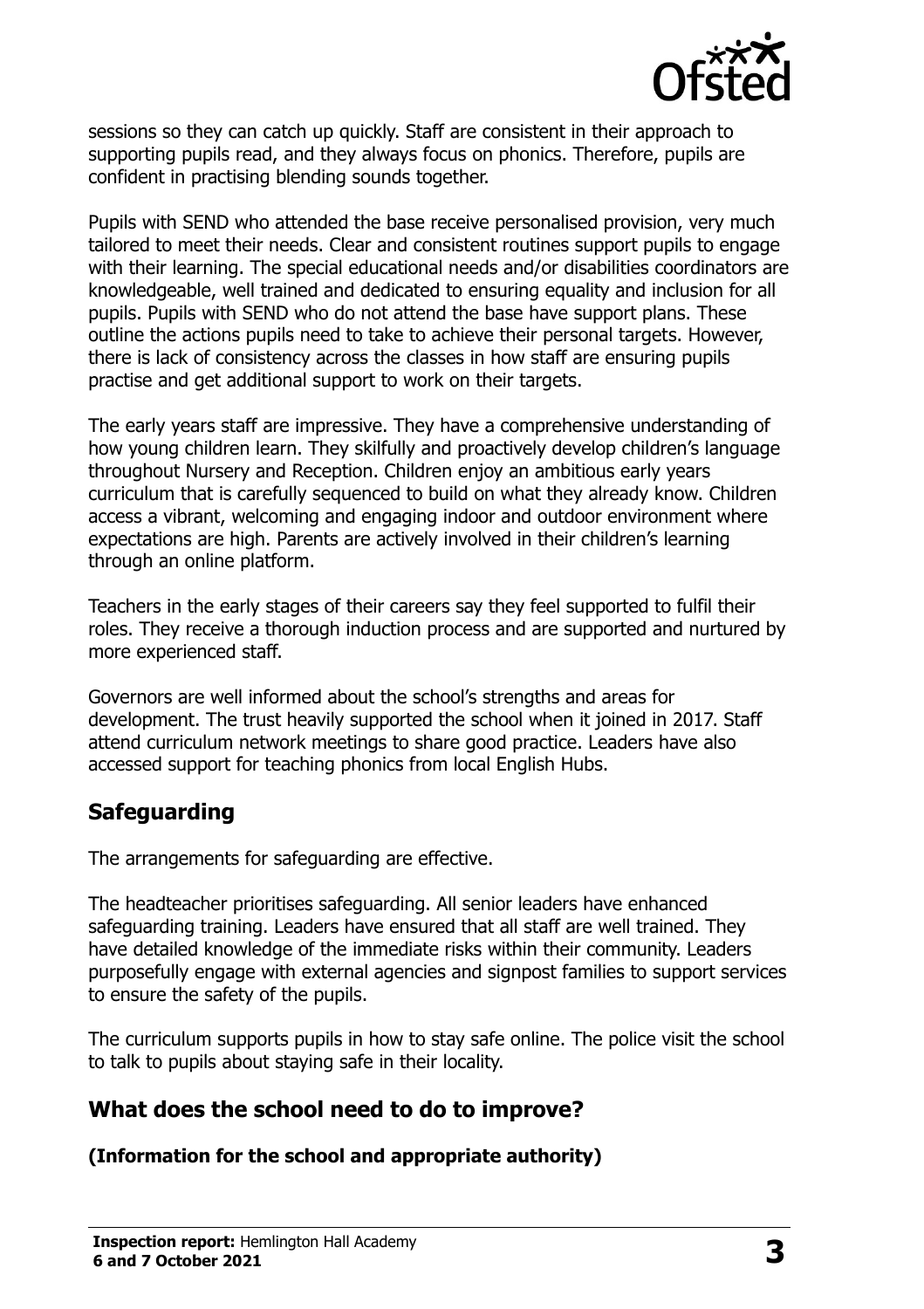

- Leaders have introduced a new assessment and tracking system across the whole curriculum. Staff have not yet received training. Leaders should ensure that staff are trained to use the system. Leaders should check the information recorded and ensure it is being used to inform future planning.
- $\blacksquare$  Pupils with SEND have support plans that identify appropriate targets they need to work on. There is variability in the quality and quantity of additional support for these pupils to achieve their targets. Leaders should check that the actions on the support plans are being implemented, ensuring pupils are making swift progress.
- Leaders recently introduced new mathematics and phonics schemes. All staff are receiving training. Leaders should ensure consistency of practice as staff transition from one scheme to the other.

### **How can I feed back my views?**

You can use Ofsted [Parent View](http://parentview.ofsted.gov.uk/) to give Ofsted your opinion on your child's school, or to find out what other parents and carers think. We use information from Ofsted Parent View when deciding which schools to inspect, when to inspect them and as part of their inspection.

The Department for Education has further *quidance* on how to complain about a school.

If you are the school and you are not happy with the inspection or the report, you can [complain to Ofsted.](http://www.gov.uk/complain-ofsted-report)

### **Further information**

You can search for [published performance information](http://www.compare-school-performance.service.gov.uk/) about the school.

In the report, ['disadvantaged pupils'](http://www.gov.uk/guidance/pupil-premium-information-for-schools-and-alternative-provision-settings) refers to those pupils who attract government pupil premium funding: pupils claiming free school meals at any point in the last six years and pupils in care or who left care through adoption or another formal route.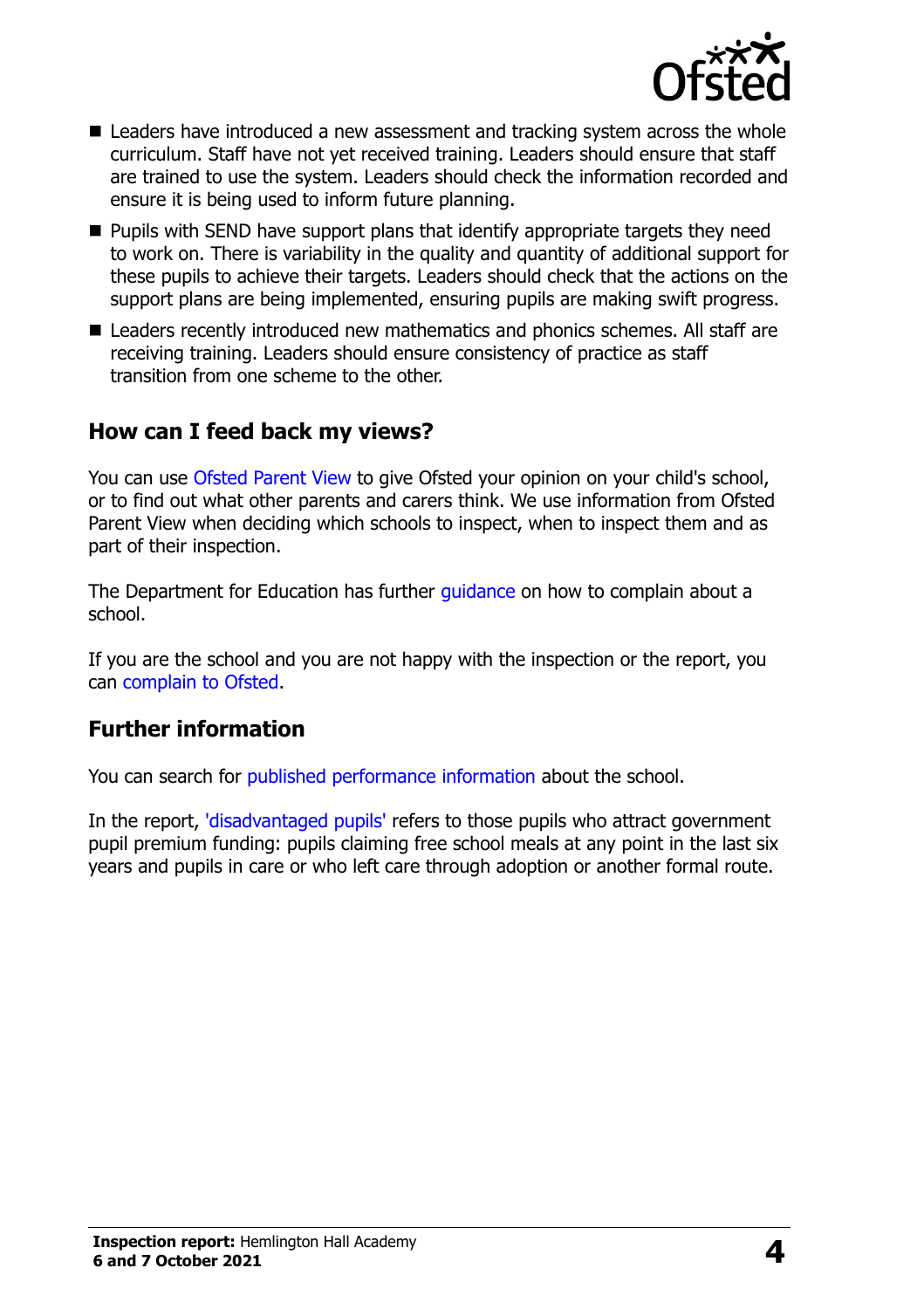

# **School details**

| Unique reference number             | 145136                          |
|-------------------------------------|---------------------------------|
| <b>Local authority</b>              | Middlesbrough                   |
| <b>Inspection number</b>            | 10200747                        |
| <b>Type of school</b>               | Primary                         |
| <b>School category</b>              | Academy sponsor-led             |
| Age range of pupils                 | 3 to 11                         |
| <b>Gender of pupils</b>             | Mixed                           |
| Number of pupils on the school roll | 332                             |
| <b>Appropriate authority</b>        | The governing body              |
| <b>Chair of governing body</b>      | Kay Braithwaite                 |
| <b>Headteacher</b>                  | Karen Edmenson                  |
| Website                             | www.hemlingtonhallacademy.co.uk |
| Date of previous inspection         | Not previously inspected        |

# **Information about this school**

- Since the last inspection, the school has become a sponsor-led academy. Lingfield Education Trust has sponsored the school since September 2017.
- The school has three SEND resource bases, catering for pupils from early years to Year 6. There is also specialist nursery provision for two children. Pupils attend from inside and outside the school's catchment area.

# **Information about this inspection**

The inspector(s) carried out this inspection under section 5 of the Education Act 2005.

- This was the first routine inspection the school received since the COVID-19 pandemic began. Inspectors discussed the impact of the pandemic with the school leaders, and have taken that into account in their evaluation.
- Inspectors met with the headteacher and other leaders. Meetings were also held with representatives of the local governing body and the trust.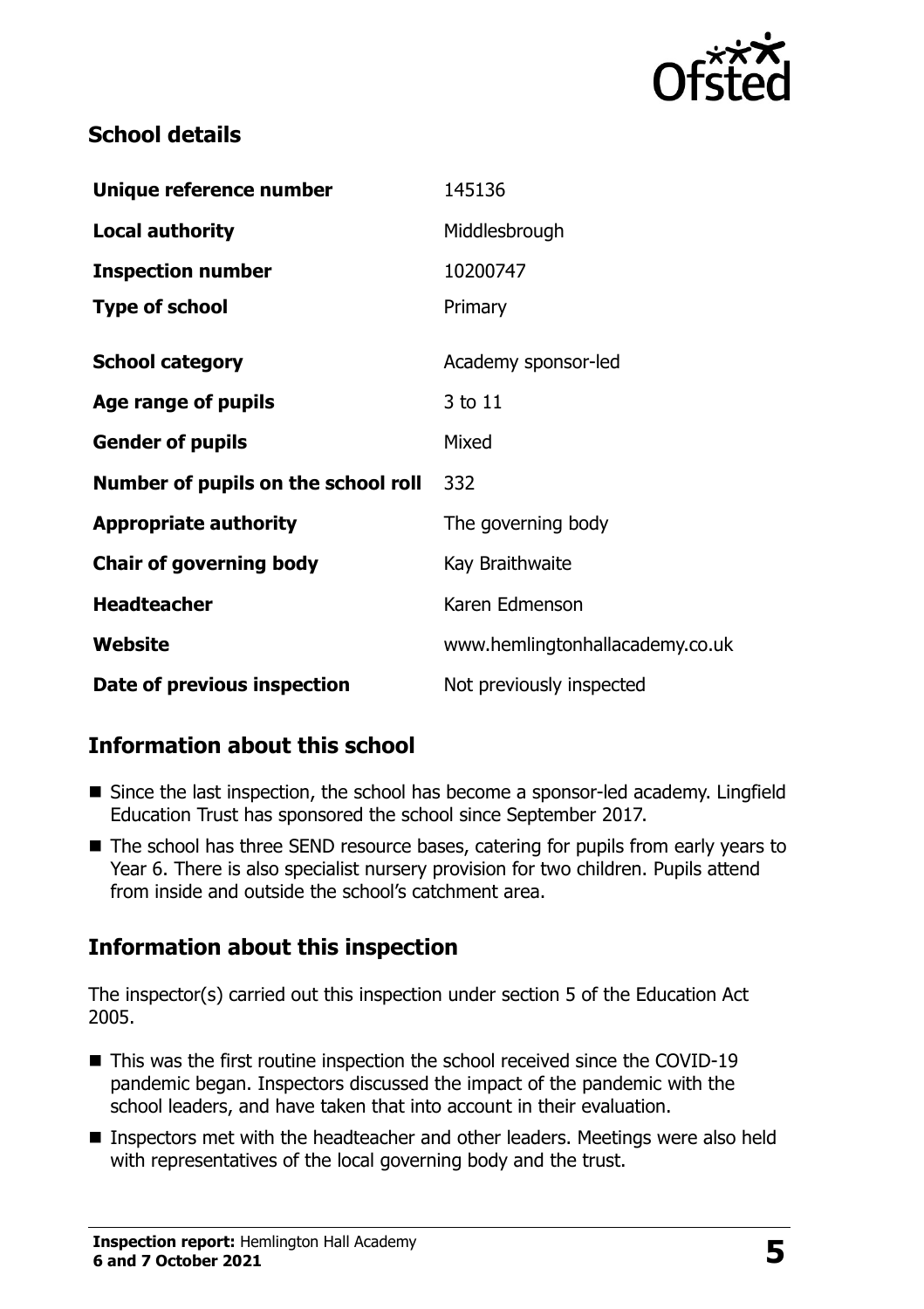

- **Inspectors carried out deep dives in these subjects: early reading, mathematics,** science and history. For each deep dive, inspectors met with curriculum leaders, spoke to pupils and teachers and looked at their work. Inspectors heard pupils read.
- Inspectors examined safeguarding records, attendance figures and policies.
- The views of parents were sought at the school gate alongside the 26 responses to Ofsted's parent survey.
- The views of staff were considered from meeting with staff and from the 39 responses to Ofsted's staff questionnaire.

#### **Inspection team**

| Alison Stephenson, lead inspector | Her Majesty's Inspector |
|-----------------------------------|-------------------------|
| Janice Gorlach                    | Ofsted Inspector        |
| Deborah Ashcroft                  | Ofsted Inspector        |